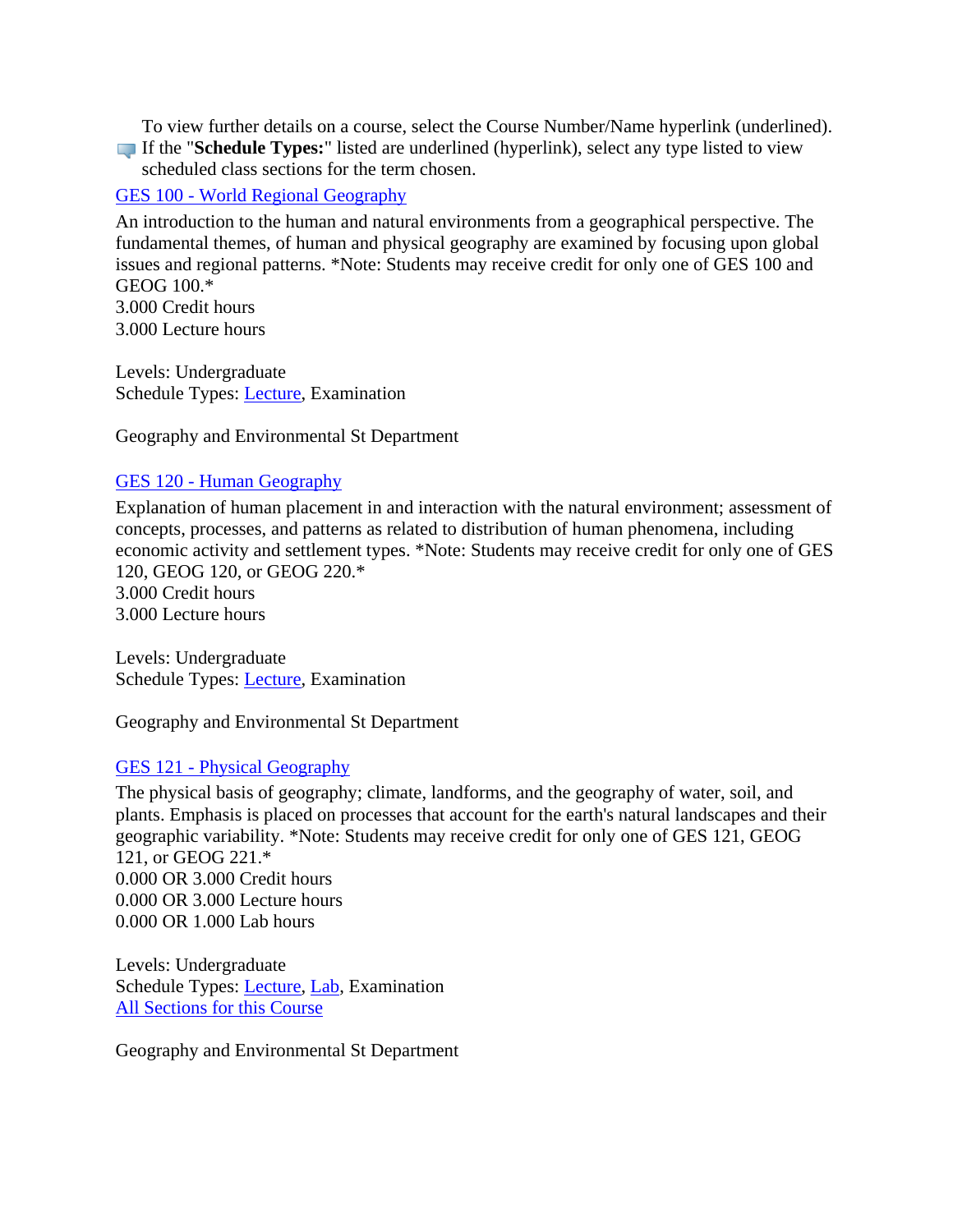Course Attributes: Natural Science

#### GES 200 - [Introduction to Environmental Studies](https://banner.uregina.ca:17023/ssbprod/bwckctlg.p_disp_course_detail?cat_term_in=202130&subj_code_in=GES&crse_numb_in=200)

This course focuses on environmental issues studied from a geographical perspective. It introduces students to the philosophical, socio-economic, physical, and technological foundations underlying contemporary environmental issues. \*\*\*Prerequisite: GES 120 and GES 121 or permission of the Department Head.\*\*\* \*Note: Students may receive credit for only one of GES 200, ENST 200 or GEOG 226.\* 3.000 Credit hours 3.000 Lecture hours

Levels: Undergraduate Schedule Types: Lecture, Examination

Geography and Environmental St Department

#### GES 203 - [Introduction to Geographic Information Systems](https://banner.uregina.ca:17023/ssbprod/bwckctlg.p_disp_course_detail?cat_term_in=202130&subj_code_in=GES&crse_numb_in=203)

This course offers an introduction to basic concepts and techniques of geographic information systems (GIS) used for descriptive geostatistical analysis and visualization of spatial data. Operational training in GIS is included; students should be very comfortable with Windows. \*\*\*Prerequisite: Any 100-level GES course or permission of the Department Head.\*\*\* \*Note: Students may only receive credit for one of GES 203 and GEOG 203.\* 3.000 Credit hours 3.000 Lecture hours

Levels: Undergraduate Schedule Types: [Lecture,](https://banner.uregina.ca:17023/ssbprod/bwckctlg.p_disp_listcrse?term_in=202130&subj_in=GES&crse_in=203&schd_in=A) Examination

Geography and Environmental St Department

### GES 207 - Basics of Map and [Air Photo Interpretations](https://banner.uregina.ca:17023/ssbprod/bwckctlg.p_disp_course_detail?cat_term_in=202130&subj_code_in=GES&crse_numb_in=207)

Introduction to the interpretation of various kinds of maps, air photos and satellite images. \*\*\*Prerequisite: Any 100-level GES course or permission of the Department Head.\*\*\* \*Note: Students may receive credit for only one of GES 207 and GEOG 207.\* 3.000 Credit hours 3.000 Lecture hours

Levels: Undergraduate Schedule Types: [Lecture,](https://banner.uregina.ca:17023/ssbprod/bwckctlg.p_disp_listcrse?term_in=202130&subj_in=GES&crse_in=207&schd_in=A) Examination

Geography and Environmental St Department

[GES 210 -](https://banner.uregina.ca:17023/ssbprod/bwckctlg.p_disp_course_detail?cat_term_in=202130&subj_code_in=GES&crse_numb_in=210) Canada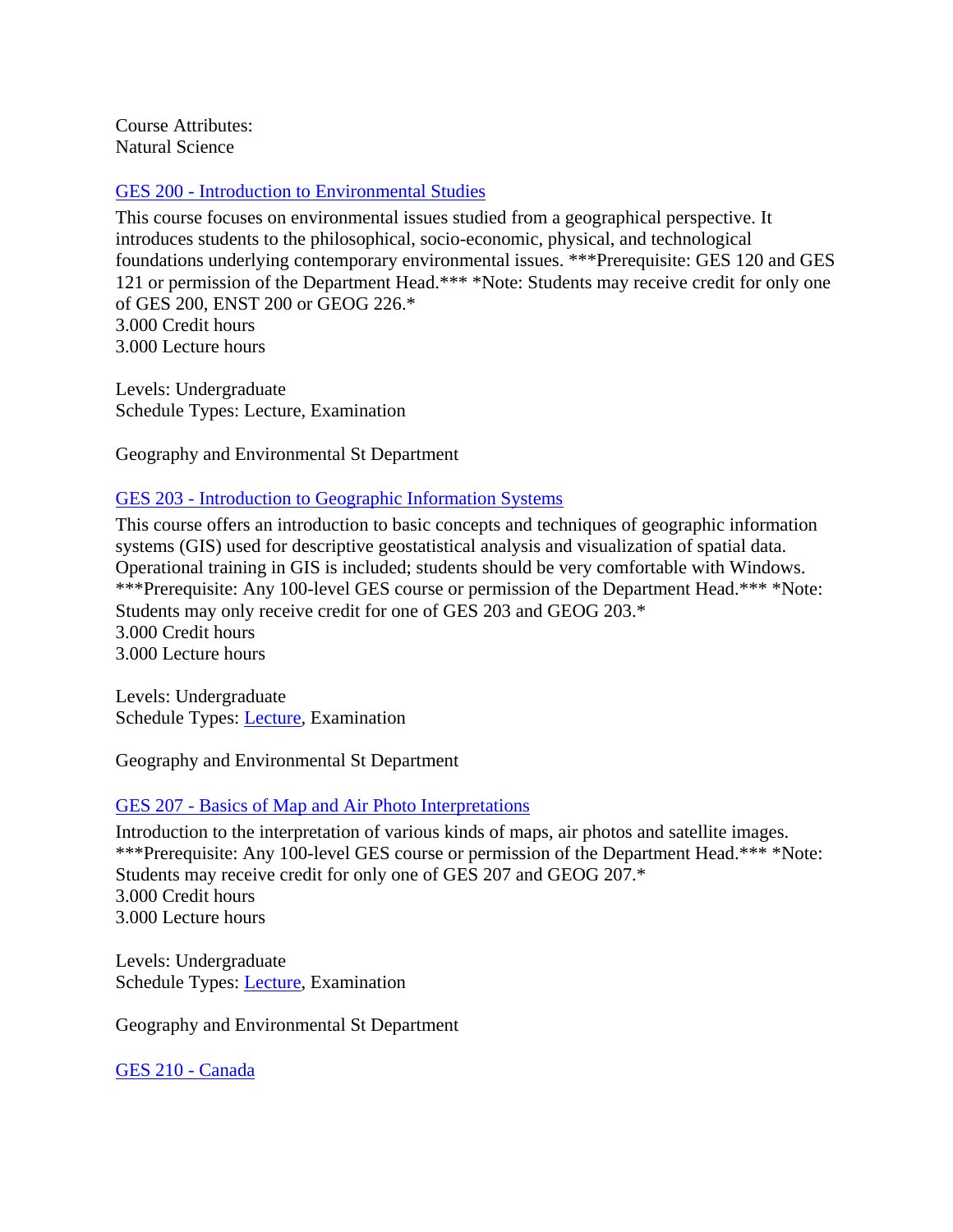A systematic and regional geography of Canada. Elements of the natural environment; the human response in terms of territorial evolution, settlement, and economic activity. Regions, regional identities, and regionalism. \*\*\*Prerequisite: Any 100-level GES course or permission of the Department Head.\*\*\* \*Note: Students may receive credit for only of GES 210 and GEOG 210.\* 3.000 Credit hours 3.000 Lecture hours

Levels: Undergraduate Schedule Types: Lecture, Examination

Geography and Environmental St Department

## GES 218 - [United States of America](https://banner.uregina.ca:17023/ssbprod/bwckctlg.p_disp_course_detail?cat_term_in=202130&subj_code_in=GES&crse_numb_in=218)

A systematic and regional approach to the geography of the United States, emphasizing population movements and distribution, the natural environment, economic geography, and regional studies. \*\*\* Prerequisite: Any 100-level GES course or permission of the Department Head.\*\*\* \*Note: Students may receive credit for only one of GES 218, GEOG 218, or GEOG 318.\*

3.000 Credit hours 3.000 Lecture hours

Levels: Undergraduate Schedule Types: Lecture, Examination

Geography and Environmental St Department

### GES 222 - [Global Economies, Local Lives](https://banner.uregina.ca:17023/ssbprod/bwckctlg.p_disp_course_detail?cat_term_in=202130&subj_code_in=GES&crse_numb_in=222)

An introduction to economic geography, tracing the processes of economic globalization and localization. Emphasis on the development of the global economy as it plays out in local places with particular histories and cultures. Focus on the crisis of Fordism and the restructuring of resource industries, manufacturing, services and finance. \*\*\*Prerequisite: GES 100 or GEOG 120 or permission of the Department Head.\*\*\* \*Note: Students may only receive credit for one of GES 222, GEOG 222, or GEOG 322.\* 3.000 Credit hours

3.000 Lecture hours

Levels: Undergraduate Schedule Types: [Lecture,](https://banner.uregina.ca:17023/ssbprod/bwckctlg.p_disp_listcrse?term_in=202130&subj_in=GES&crse_in=222&schd_in=A) Examination

Geography and Environmental St Department

### GES 232 - [Geography of Recreation and Tourism](https://banner.uregina.ca:17023/ssbprod/bwckctlg.p_disp_course_detail?cat_term_in=202130&subj_code_in=GES&crse_numb_in=232)

Employing multiple analytical approaches, this course examines the economic, social, cultural, and environmental factors and processes of recreation and tourism, and their implications on the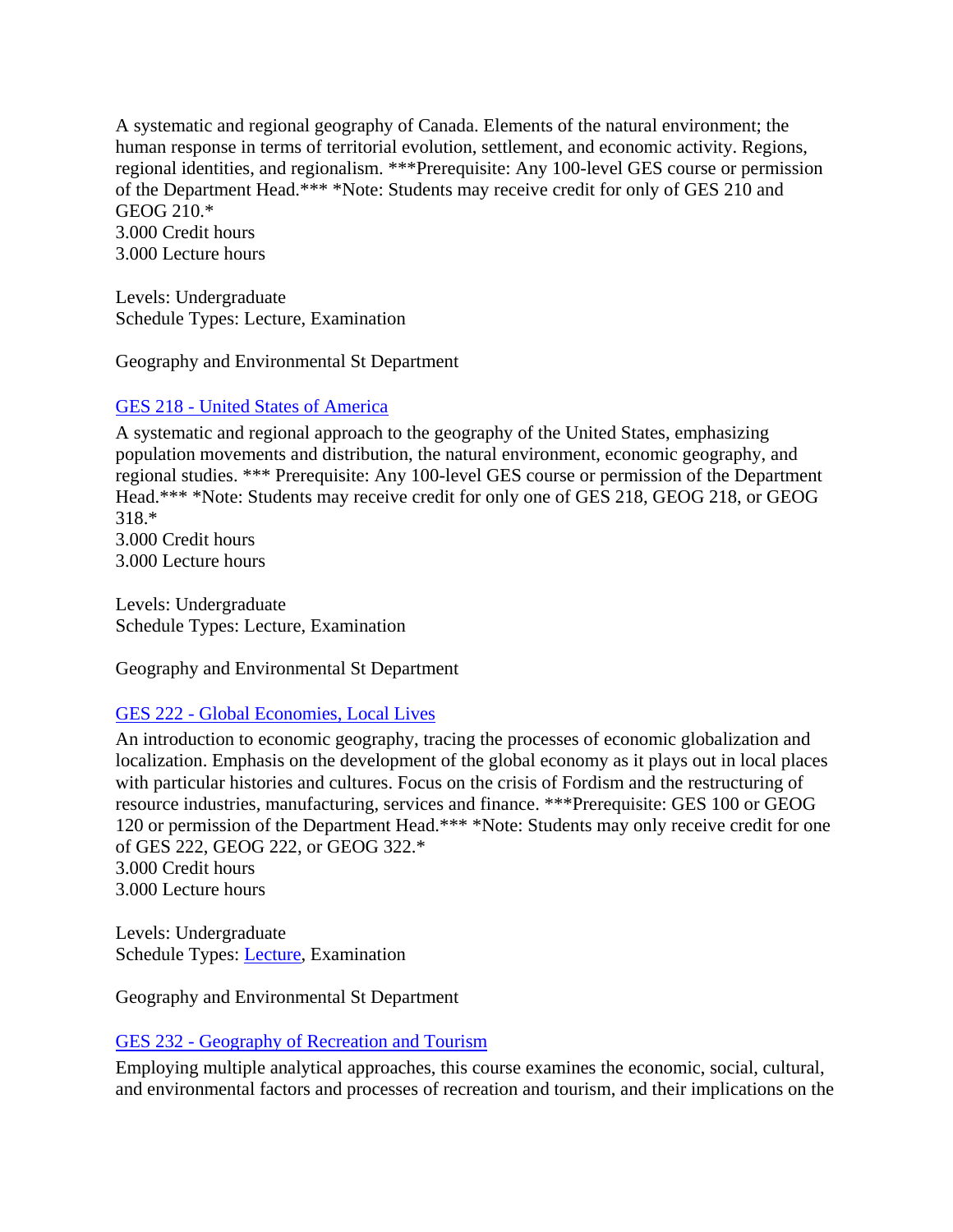environment, space, and place, at a variety of geographical and temporal scales. \*\*\*Prerequisite: GES 100 or GES 120, or permission of the Department Head.\*\*\* \*Note: Students may receive credit for only one of GES 232, GEOG 232, or GEOG 332.\* 3.000 Credit hours 3.000 Lecture hours

Levels: Undergraduate Schedule Types: Lecture, Examination

Geography and Environmental St Department

#### GES 246 - [Urban Geography](https://banner.uregina.ca:17023/ssbprod/bwckctlg.p_disp_course_detail?cat_term_in=202130&subj_code_in=GES&crse_numb_in=246)

The course examines cities as systems viewed at global, national, and local levels. Economic and social patterns and linkages are stressed. Special emphasis is placed on the Canadian urban system and the urban geography of Regina. \*\*\*Prerequisite: GES 100 or GES 120 or permission of the Department Head.\*\*\* \*Note: Students may receive credit for only one of GES 246, GEOG 246, or GEOG 324.\* 3.000 Credit hours 3.000 Lecture hours

Levels: Undergraduate Schedule Types: [Lecture,](https://banner.uregina.ca:17023/ssbprod/bwckctlg.p_disp_listcrse?term_in=202130&subj_in=GES&crse_in=246&schd_in=A) Examination

Geography and Environmental St Department

#### GES 255 - [Geomatics Project 1](https://banner.uregina.ca:17023/ssbprod/bwckctlg.p_disp_course_detail?cat_term_in=202130&subj_code_in=GES&crse_numb_in=255)

A combination of intellectual study and technical production commensurate with the course level. Projects require a review of the literature that highlights the main theme(s) or issue(s) being addressed, a discussion of the rationale for the selected data and analysis methods, detailed documentation of the applied analyses, and superior cartographic products. \*Note: Students may only receive credit for one of GES 255 or GEOG 255.\*

1.000 Credit hours 1.000 Lecture hours 1.000 Other hours

Levels: Undergraduate Schedule Types: [Project](https://banner.uregina.ca:17023/ssbprod/bwckctlg.p_disp_listcrse?term_in=202130&subj_in=GES&crse_in=255&schd_in=J)

Geography and Environmental St Department

GES 297 - [Selected Topics in Physical Geography -](https://banner.uregina.ca:17023/ssbprod/bwckctlg.p_disp_course_detail?cat_term_in=202130&subj_code_in=GES&crse_numb_in=297) an AA-ZZ series

Courses, typically in physical geography, designed as required for undergraduate students. 1.000 TO 3.000 Credit hours 3.000 Lecture hours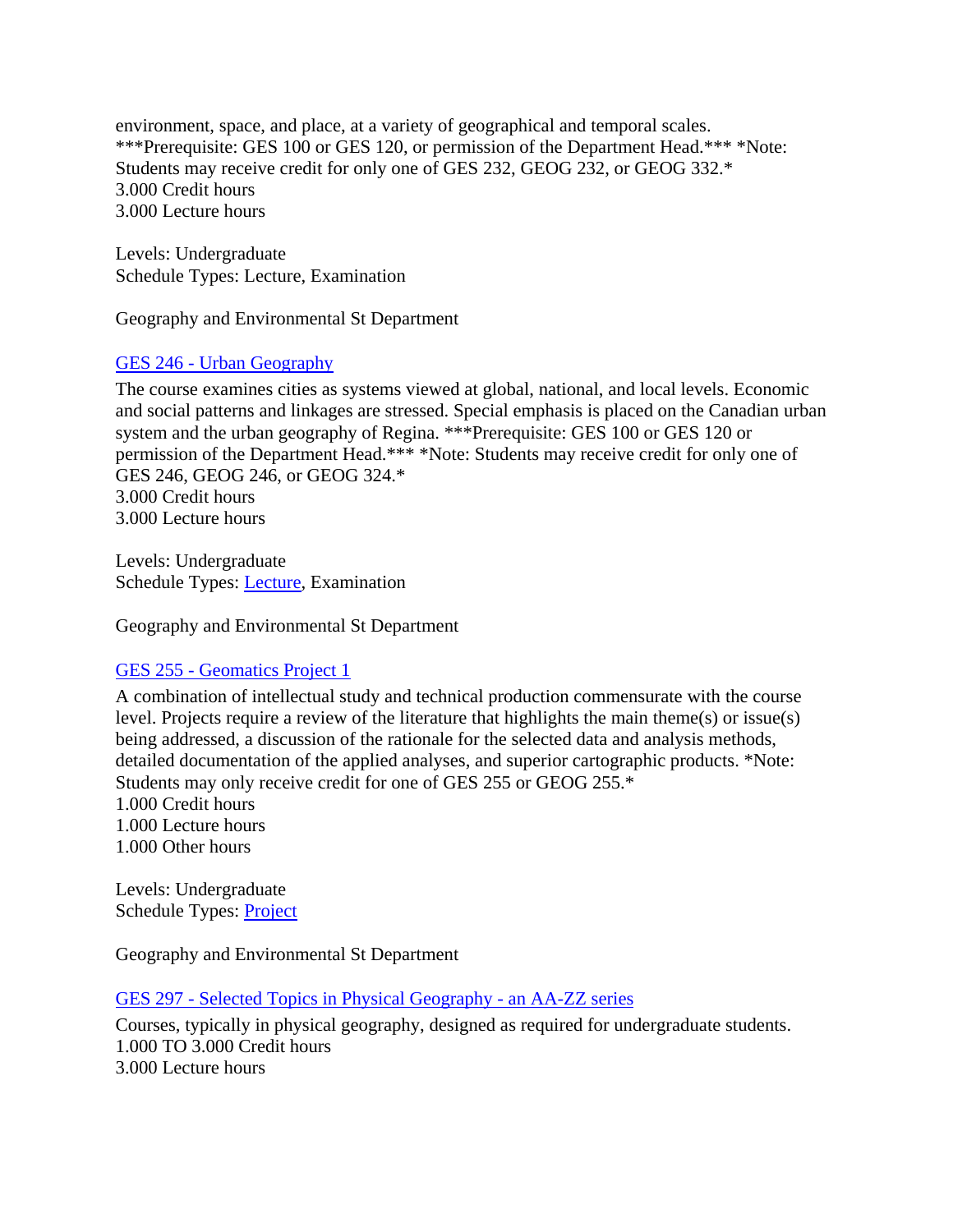Levels: Undergraduate Schedule Types: Lecture, Directed Reading, Examination

Geography and Environmental St Department

# GES 297AA - [From Terrains to Taverns: The Geographies of Alcohol](https://banner.uregina.ca:17023/ssbprod/bwckctlg.p_disp_course_detail?cat_term_in=202130&subj_code_in=GES&crse_numb_in=297AA)

An analysis of the Geographies of alcohol, including the interplay of cultural and physical forces which shape the production, distribution and consumption of alcohol at the global, regional and local scale. \*Note: Students may receive credit for only one of GES 297AA and GEOG 297AA.\* 3.000 Credit hours 3.000 Lecture hours

Levels: Undergraduate Schedule Types: Lecture, Examination

Geography and Environmental St Department

### GES 303 - [Geographical Information Systems and Science](https://banner.uregina.ca:17023/ssbprod/bwckctlg.p_disp_course_detail?cat_term_in=202130&subj_code_in=GES&crse_numb_in=303)

Concepts and theories behind spatial data analysis using geographic information systems (GIS). Topics include: spatial models, solving spatial issues using raster and vector analysis methods, geostatistics, and geovisualization. \*\*\*Prerequisite: GES 203 or permission of the Department Head.\*\*\* \*Note: Students may only receive credit for one of GES 303, GEOG 303, or GEOG  $405.*$ 

3.000 Credit hours 3.000 Lecture hours

Levels: Undergraduate Schedule Types: Lecture, Examination

Geography and Environmental St Department

# GES 307 - [Digital Cartography](https://banner.uregina.ca:17023/ssbprod/bwckctlg.p_disp_course_detail?cat_term_in=202130&subj_code_in=GES&crse_numb_in=307)

Introduction to digital map making: map projections, scale and generalization, methods of representing objects by symbols, map compilation, and planning of legends. \*\*\*Prerequisite: GES 207 or permission of the Department Head.\*\*\* \*Note: Students may receive credit for only one of GES 307 and GEOG 307.\* 3.000 Credit hours 3.000 Lecture hours

Levels: Undergraduate Schedule Types: Lecture, Examination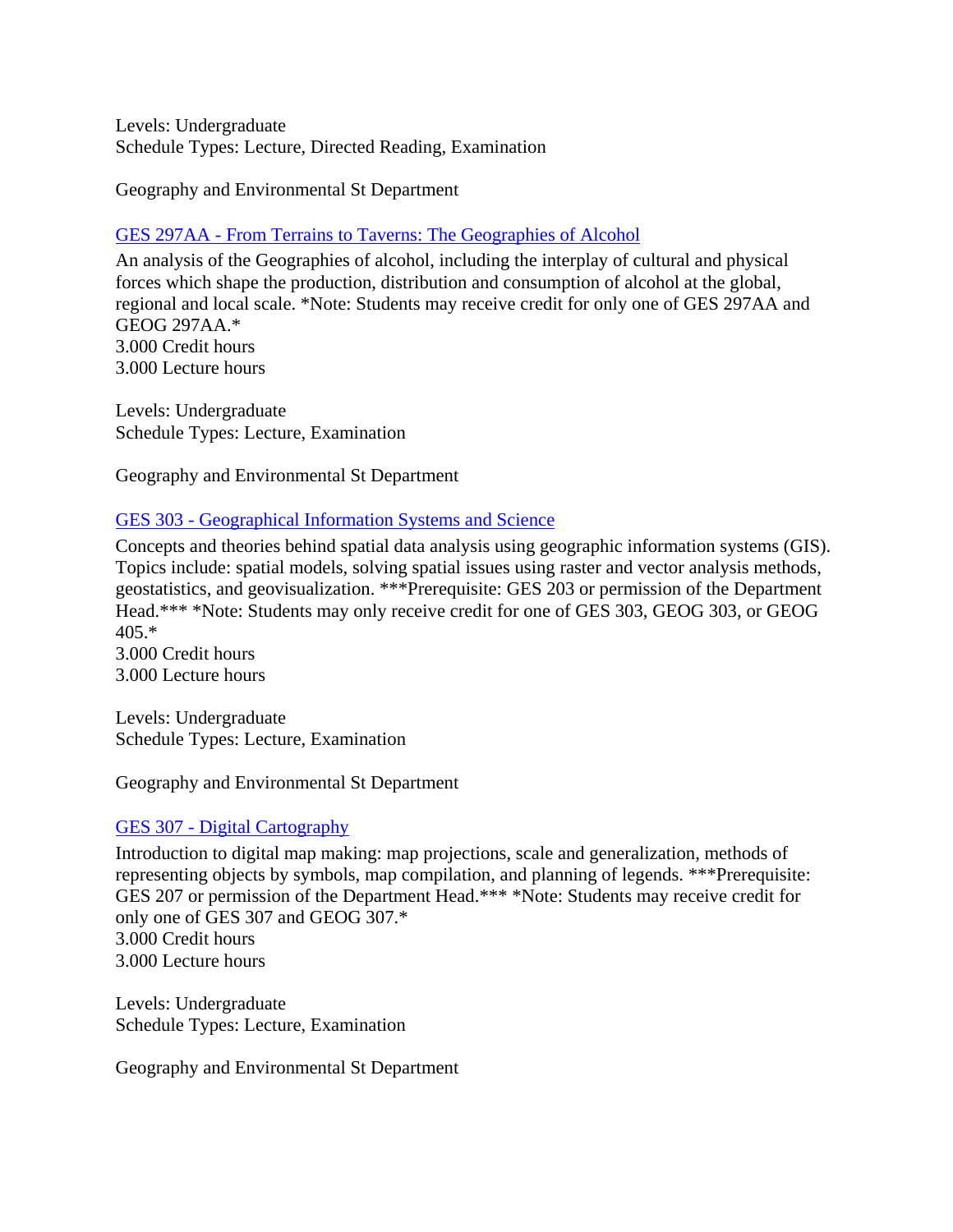# GES 309 - [Introduction to Remote Sensing in Geography](https://banner.uregina.ca:17023/ssbprod/bwckctlg.p_disp_course_detail?cat_term_in=202130&subj_code_in=GES&crse_numb_in=309)

Basic concepts of remote sensing, a review of sensors and their images, emphasis on image interpretation and analysis, and introduction to application areas in geographic studies. \*\*\*Prerequisite: GES 203 or permission of the Department Head. GES 207 is strongly recommended.\*\*\* \*Note: Students may only receive credit for one of GES 309, GEOG 309, GEOG 331, or GEOG 391AB.\* 3.000 Credit hours 3.000 Lecture hours

Levels: Undergraduate Schedule Types: Lecture, Examination

Geography and Environmental St Department

## GES 310 - [Geography of Saskatchewan](https://banner.uregina.ca:17023/ssbprod/bwckctlg.p_disp_course_detail?cat_term_in=202130&subj_code_in=GES&crse_numb_in=310)

A systematic and regional approach to the geography of Saskatchewan, emphasizing climate, natural resources, population, settlement, economy and changes in the same. \*\*\*Prerequisite: 30 credit hours including GEOG 100 or GEOG 120, or permission of Department Head.\*\*\* \*Note: Students may receive credit for only one of GES 310, GEOG 310, GEOG 320, GEOG 396AC, and GEOG 490AE.\* 3.000 Credit hours

3.000 Lecture hours

Levels: Undergraduate Schedule Types: Lecture, Examination

Geography and Environmental St Department

### GES 316 - [Geography of the Third World](https://banner.uregina.ca:17023/ssbprod/bwckctlg.p_disp_course_detail?cat_term_in=202130&subj_code_in=GES&crse_numb_in=316)

The so-called "Third World" is examined from a spatial perspective. Topics of investigation include imperialism, population growth, political boundaries, and economic transition. \*\*\*Prerequisite: 30 credit hours including one of GES 100 or GES 120, or permission of the Department Head.\*\*\* \*Note: Students may receive credit for only one of GES 316 and GEOG 316.\* 3.000 Credit hours

3.000 Lecture hours

Levels: Undergraduate Schedule Types: [Lecture,](https://banner.uregina.ca:17023/ssbprod/bwckctlg.p_disp_listcrse?term_in=202130&subj_in=GES&crse_in=316&schd_in=A) Examination

Geography and Environmental St Department

### GES 321 - [Meteorology](https://banner.uregina.ca:17023/ssbprod/bwckctlg.p_disp_course_detail?cat_term_in=202130&subj_code_in=GES&crse_numb_in=321)

The basic principles of meteorology with special attention to weather conditions on the Canadian prairies. \*\*\*Prerequisite: 30 credit hours including GES 121, or permission of the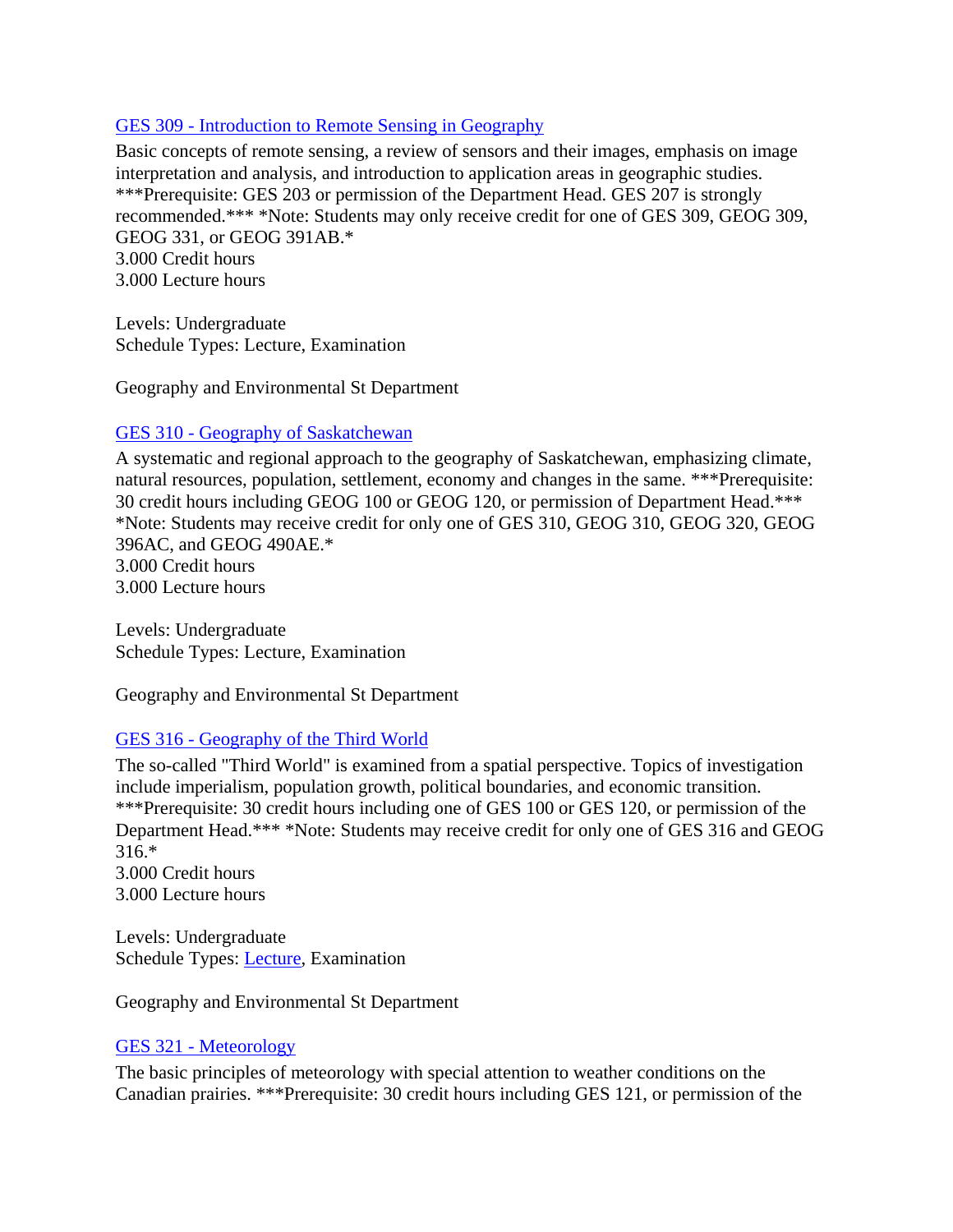Department Head.\*\*\* \*Note:Students may receive credit for only one of GES 321 and GEOG 321.\* 3.000 Credit hours 3.000 Lecture hours

Levels: Undergraduate Schedule Types: [Lecture,](https://banner.uregina.ca:17023/ssbprod/bwckctlg.p_disp_listcrse?term_in=202130&subj_in=GES&crse_in=321&schd_in=A) Examination

Geography and Environmental St Department

### GES 323 - [Geomorphology](https://banner.uregina.ca:17023/ssbprod/bwckctlg.p_disp_course_detail?cat_term_in=202130&subj_code_in=GES&crse_numb_in=323)

The study of landforms and the processes which create and modify them. Emphasis on the mechanics of geomorphic processes and how they relate to properties of earth materials. \*\*\*Prerequisite: 30 credit hours including GES 121 or permission of Department Head.\*\*\* \*Note: Students may only receive credit for one of GES 323 or GEOG 323.\* 3.000 Credit hours 3.000 Lecture hours

Levels: Undergraduate Schedule Types: [Lecture,](https://banner.uregina.ca:17023/ssbprod/bwckctlg.p_disp_listcrse?term_in=202130&subj_in=GES&crse_in=323&schd_in=A) Examination

Geography and Environmental St Department

#### GES 325 - [Biogeography](https://banner.uregina.ca:17023/ssbprod/bwckctlg.p_disp_course_detail?cat_term_in=202130&subj_code_in=GES&crse_numb_in=325)

An examination of the geographic distributions of plants and animals and the historical, geologic, and contemporary processes underlying those distributions. The course will include study of the influence of climate change, continental drift, and human activity on spatial distribution of flora/fauna. \*\*\*Prerequisite: 30 credit hours including GES 121, or permission of the Department Head.\*\*\* \*Note: Students may receive credit for only one of GES 325 and GEOG 325.\* 3.000 Credit hours

3.000 Lecture hours

Levels: Undergraduate Schedule Types: Lecture, Examination

Geography and Environmental St Department

#### GES 326 - [Environment and Resource Management](https://banner.uregina.ca:17023/ssbprod/bwckctlg.p_disp_course_detail?cat_term_in=202130&subj_code_in=GES&crse_numb_in=326)

A systematic analysis of geographical aspects of theory and methods of natural resource management. Focus is on the geographer's role in resource analysis and policy decisions with examples from agriculture, forestry, wildlife, energy, and parks. \*\*\*Prerequisite: GES 200 or permission of the Department Head.\*\*\* \*Note: Students may receive credit for only one of GES 326 and GEOG 326.\*

3.000 Credit hours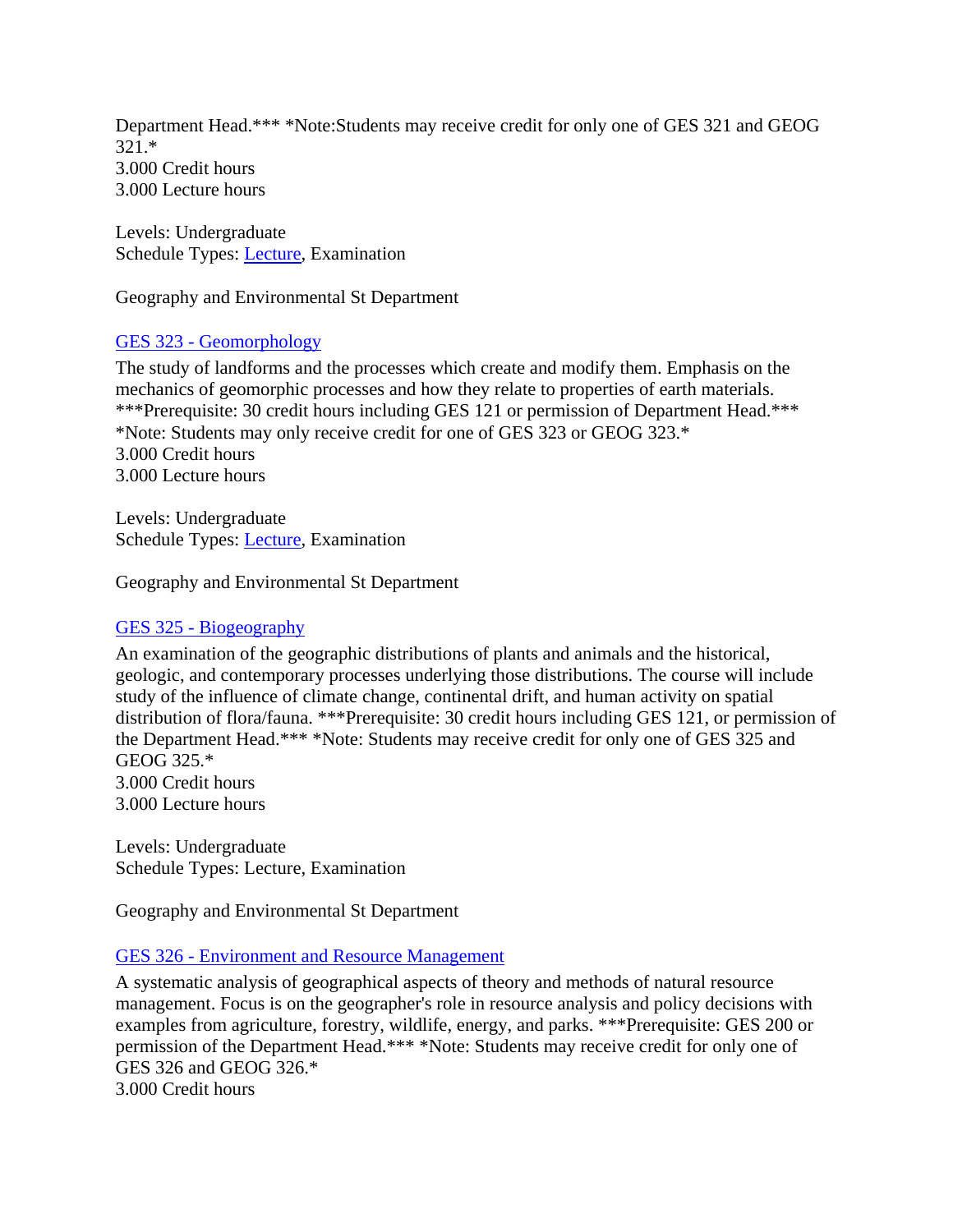3.000 Lecture hours

Levels: Undergraduate Schedule Types: Lecture, Examination

Geography and Environmental St Department

### GES 327 - [Hydrology](https://banner.uregina.ca:17023/ssbprod/bwckctlg.p_disp_course_detail?cat_term_in=202130&subj_code_in=GES&crse_numb_in=327)

Basic principles of hydrology and the geography of water. Emphasis on the surface components of the hydrological cycle, and on the collection and analysis of hydrometric data. \*\*\*Prerequisite: 30 credit hours including GES 121 or permission of the Department Head.\*\*\* \*Note: Students may receive credit for only one of GES 327 and GEOG 327.\* 3.000 Credit hours 3.000 Lecture hours

Levels: Undergraduate Schedule Types: Lecture, Examination

Geography and Environmental St Department

### GES 329 - [Soil Geography](https://banner.uregina.ca:17023/ssbprod/bwckctlg.p_disp_course_detail?cat_term_in=202130&subj_code_in=GES&crse_numb_in=329)

Introduction to the properties and classification of soil. The geography of soil at local, regional, and global scales. Relationship of soil to geomorphology, climate, water, vegetation, and environmental change. \*\*\*Prerequisite: 30 credit hours including GES 121 or permission of the Department Head.\*\*\* \*Note: Students may receive credit for only one of GES 329, GEOG 329 or GEOL 329.\* 0.000 OR 3.000 Credit hours 0.000 OR 3.000 Lecture hours 0.000 OR 3.000 Lab hours

0.000 OR 3.000 Other hours

Levels: Undergraduate Schedule Types: [Lecture,](https://banner.uregina.ca:17023/ssbprod/bwckctlg.p_disp_listcrse?term_in=202130&subj_in=GES&crse_in=329&schd_in=A) [Lab,](https://banner.uregina.ca:17023/ssbprod/bwckctlg.p_disp_listcrse?term_in=202130&subj_in=GES&crse_in=329&schd_in=B) Examination [All Sections for this Course](https://banner.uregina.ca:17023/ssbprod/bwckctlg.p_disp_listcrse?term_in=202130&subj_in=GES&crse_in=329&schd_in=)

Geography and Environmental St Department

### GES 330 - [Political Geography](https://banner.uregina.ca:17023/ssbprod/bwckctlg.p_disp_course_detail?cat_term_in=202130&subj_code_in=GES&crse_numb_in=330)

The effect of political action on present-day geography, and of geography on political problems. \*\*\*Prerequisite: 30 credit hours including GES 100 or GES 120, or permission of the Department Head.\*\*\* \*Note: Students may receive credit for only one of GES 330 and GEOG 330.\* 3.000 Credit hours 3.000 Lecture hours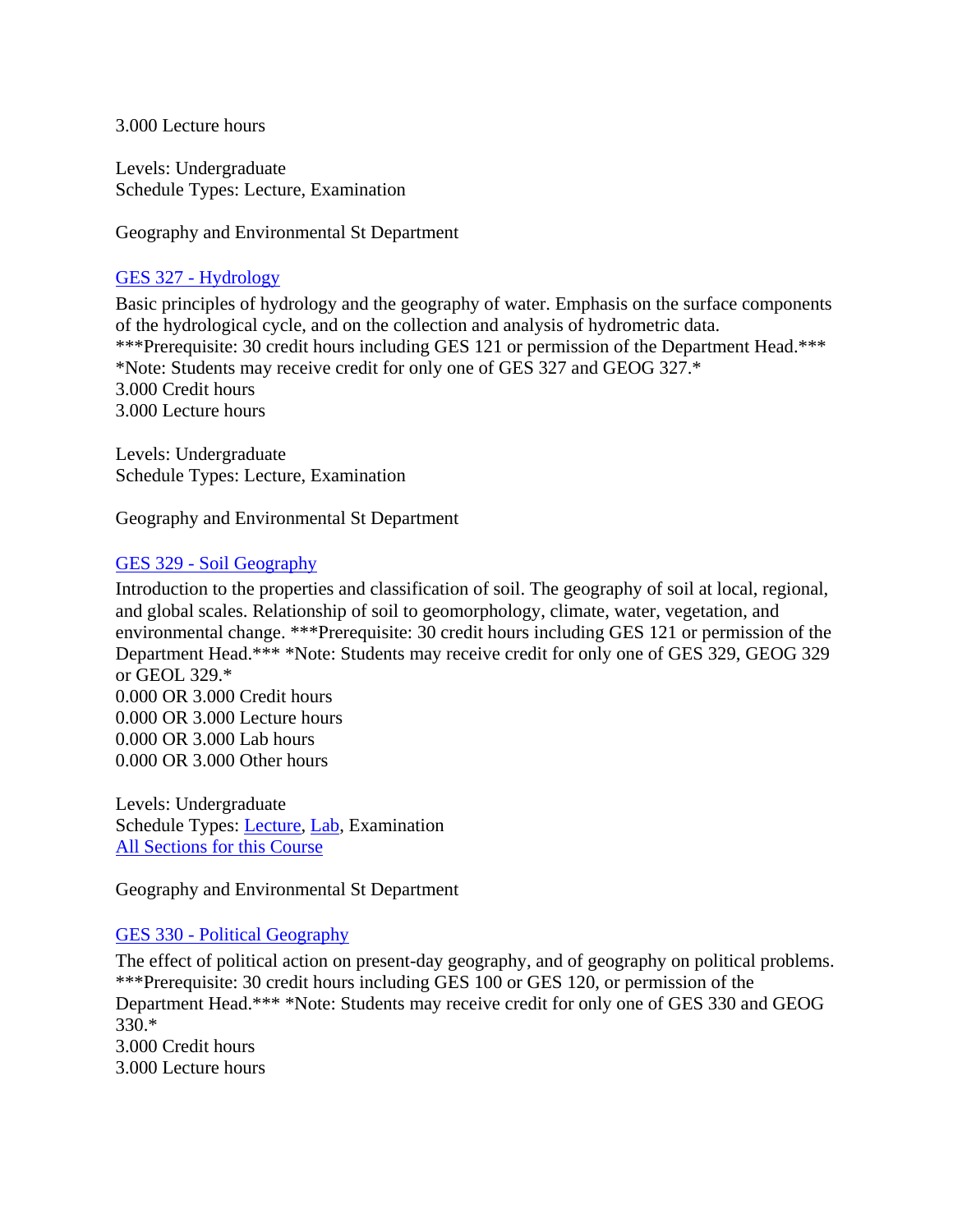Levels: Undergraduate Schedule Types: Lecture, Examination

Geography and Environmental St Department

#### GES 333 - [Natural Hazards](https://banner.uregina.ca:17023/ssbprod/bwckctlg.p_disp_course_detail?cat_term_in=202130&subj_code_in=GES&crse_numb_in=333)

Characteristics and human impacts of selected natural hazards. Risk evaluation and responses. General and case study approaches, with emphasis on atmospheric and geomorphic hazards in Canada and the developing world. \*\*\*Prerequisite: 30 credit hours including GES 120 or GEOG 121, or permission of the Department Head.\*\*\* \*Note: Students may receive credit for only one of GES 333 and GEOG 333.\* 3.000 Credit hours 3.000 Lecture hours

Levels: Undergraduate Schedule Types: Lecture, Examination

Geography and Environmental St Department

#### GES 336 - [Cultural Geography](https://banner.uregina.ca:17023/ssbprod/bwckctlg.p_disp_course_detail?cat_term_in=202130&subj_code_in=GES&crse_numb_in=336)

A survey of the sub-field of cultural geography, and its evolution over the last century. Core themes include the interpretation of cultural landscapes, representation, expressions of culture, and cultural politics. Emphasis is placed on works written after the "cultural turn" of the late 20th century. \*\*\*Prerequisite: 30 credit hours, including GES 100 or GES 120, or permission of the Department Head.\*\*\* \*Note: Students may receive credit for only one of GES 336 and GEOG 336.\* 3.000 Credit hours 3.000 Lecture hours

Levels: Undergraduate Schedule Types: Lecture, Examination

Geography and Environmental St Department

#### GES 338 - [Geography of Identities and Power](https://banner.uregina.ca:17023/ssbprod/bwckctlg.p_disp_course_detail?cat_term_in=202130&subj_code_in=GES&crse_numb_in=338)

An examination and comparison of the fe/male use and perception of space and place by timeperiod, and culture, age, gender, race, ethnicity, class and sexuality: in homes, neighbourhoods, cities, rural areas, recreation, travel, environment, and politics, race, education and ethnicity. \*\*\*Prerequisite: 30 credit hours, including GES 100 or 9 credit hours in GES, including GES 120, or permission of Department Head.\*\*\* \*Note: Students may receive credit for only one of GES 338, GEOG 338, GEOG 396AA, and WGST 362.\* 3.000 Credit hours 3.000 Lecture hours 0.000 TO 3.000 Other hours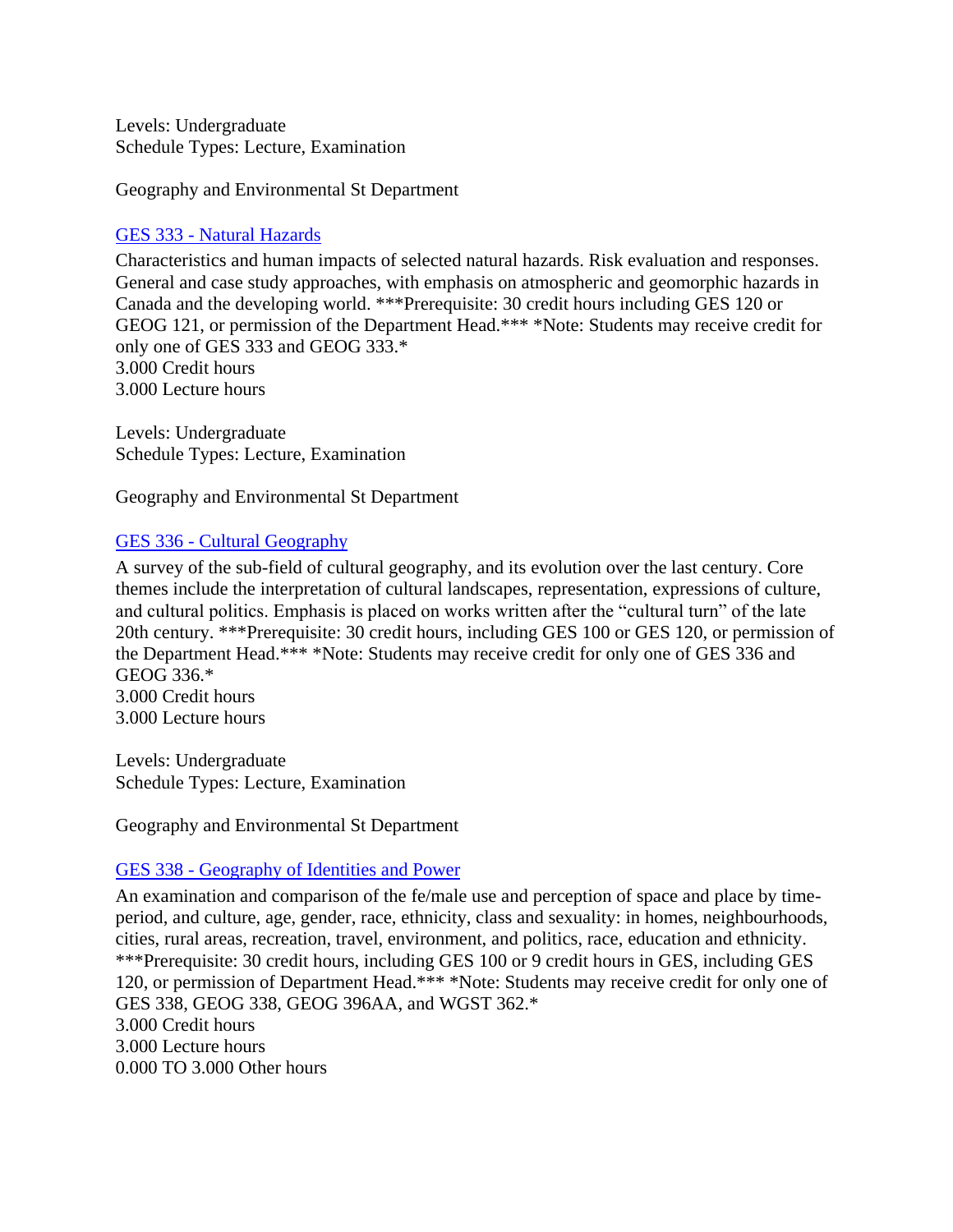Levels: Undergraduate Schedule Types: Lecture, Directed Reading, Examination

Geography and Environmental St Department

### GES 346 - [Urban Planning](https://banner.uregina.ca:17023/ssbprod/bwckctlg.p_disp_course_detail?cat_term_in=202130&subj_code_in=GES&crse_numb_in=346)

This course examines the classical roots of modern urban planning, the core concepts of planning theory, and the land-use plan. Emphasis is placed on urban planning in Canada and especially in Regina. \*\*\*Prerequisite: GES 100 or GES 120 or permission of the Department Head.\*\*\* \*Note: Students may only receive credit for one of GES 346. GEOG 346, or GEOG 424.\* 3.000 Credit hours

3.000 Lecture hours

Levels: Undergraduate Schedule Types: Lecture, Examination

Geography and Environmental St Department

## GES 355 - [Geomatics Project 2](https://banner.uregina.ca:17023/ssbprod/bwckctlg.p_disp_course_detail?cat_term_in=202130&subj_code_in=GES&crse_numb_in=355)

A combination of intellectual study and technical production commensurate with the course level. Projects require a review of the literature that highlights the main theme(s) or issue(s) being addressed, a discussion of the rationale for the selected data and analysis methods, detailed documentation of the applied analyses, and superior cartographic products. The topic for this project must be distinct from the project completed in GES 255. \*Note: Students may only receive credit for one of GES 355 and GEOG 355.\* 1.000 Credit hours

1.000 Other hours

Levels: Undergraduate Schedule Types: [Project](https://banner.uregina.ca:17023/ssbprod/bwckctlg.p_disp_listcrse?term_in=202130&subj_in=GES&crse_in=355&schd_in=J)

Geography and Environmental St Department

### GES 390 - [Directed Reading and Research -](https://banner.uregina.ca:17023/ssbprod/bwckctlg.p_disp_course_detail?cat_term_in=202130&subj_code_in=GES&crse_numb_in=390) an AA-ZZ series

Courses designed, typically in human geography, for individual students. \*\*Permission of the Department Head may be required to register in some offerings.\*\* 1.000 TO 3.000 Credit hours 1.000 TO 3.000 Lecture hours

Levels: Undergraduate Schedule Types: Lecture, Directed Reading, Examination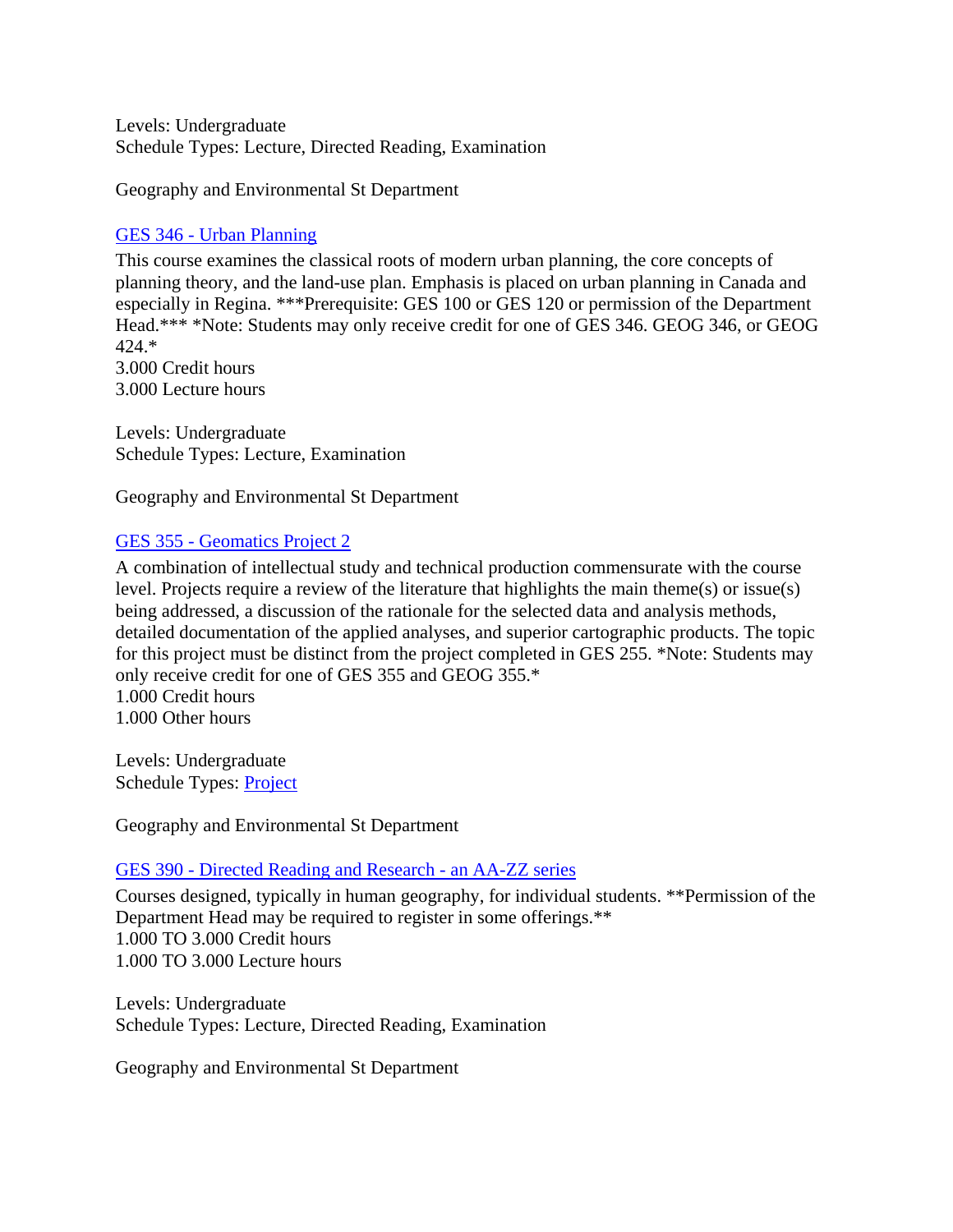## GES 391 - [Directed Reading and](https://banner.uregina.ca:17023/ssbprod/bwckctlg.p_disp_course_detail?cat_term_in=202130&subj_code_in=GES&crse_numb_in=391) Research - an AA-ZZ series

Courses designed, typically in physical geography, for individual students. \*\*Permission of the Department Head may be required to register in some course offerings.\*\* 1.000 TO 3.000 Credit hours 1.000 TO 3.000 Lecture hours

Levels: Undergraduate Schedule Types: Lecture, Independent Study, Examination

Geography and Environmental St Department

## GES 391AA - [Environmental and Applied Geomorphology](https://banner.uregina.ca:17023/ssbprod/bwckctlg.p_disp_course_detail?cat_term_in=202130&subj_code_in=GES&crse_numb_in=391AA)

The course is designed around a series of field techniques and lab exercises. Particular emphasis is placed on the influence of varying environmental conditions on landscape development. Techniques for surveying, mapping, and interpretation of environmental conditions and landforms will be introduced. \*\*\*Prerequisite: GES 121 or permission of the Department Head.\*\*\* \*Note: Students may receive credit for only one of GES 391AA and GEOG 391AA.\* 3.000 Credit hours 3.000 Lecture hours

Levels: Undergraduate Schedule Types: Lecture, Independent Study, Examination

Geography and Environmental St Department

### GES 396 - [Selected Topics -](https://banner.uregina.ca:17023/ssbprod/bwckctlg.p_disp_course_detail?cat_term_in=202130&subj_code_in=GES&crse_numb_in=396) an AA-ZZ series

Courses, typically in human geography, designed as required for groups of senior undergraduates. \*\*Permission of the Department Head may be required to register in some offerings.\*\* 1.000 TO 6.000 Credit hours 1.000 TO 6.000 Lecture hours 0.000 TO 3.000 Other hours

Levels: Undergraduate Schedule Types: Lecture, Directed Reading, Examination

Geography and Environmental St Department

### GES 396AF - [Meteorological Instrumentation](https://banner.uregina.ca:17023/ssbprod/bwckctlg.p_disp_course_detail?cat_term_in=202130&subj_code_in=GES&crse_numb_in=396AF)

The gathering and manipulation of meteorological data are examined. Theory and practice in designing and operating instruments is addressed. Climatic dataset manipulation and analysis is included. \*Note: Students may only receive credit for one of GES 396AF and GEOG 396AF.\* 3.000 Credit hours 3.000 Lecture hours 0.000 TO 3.000 Other hours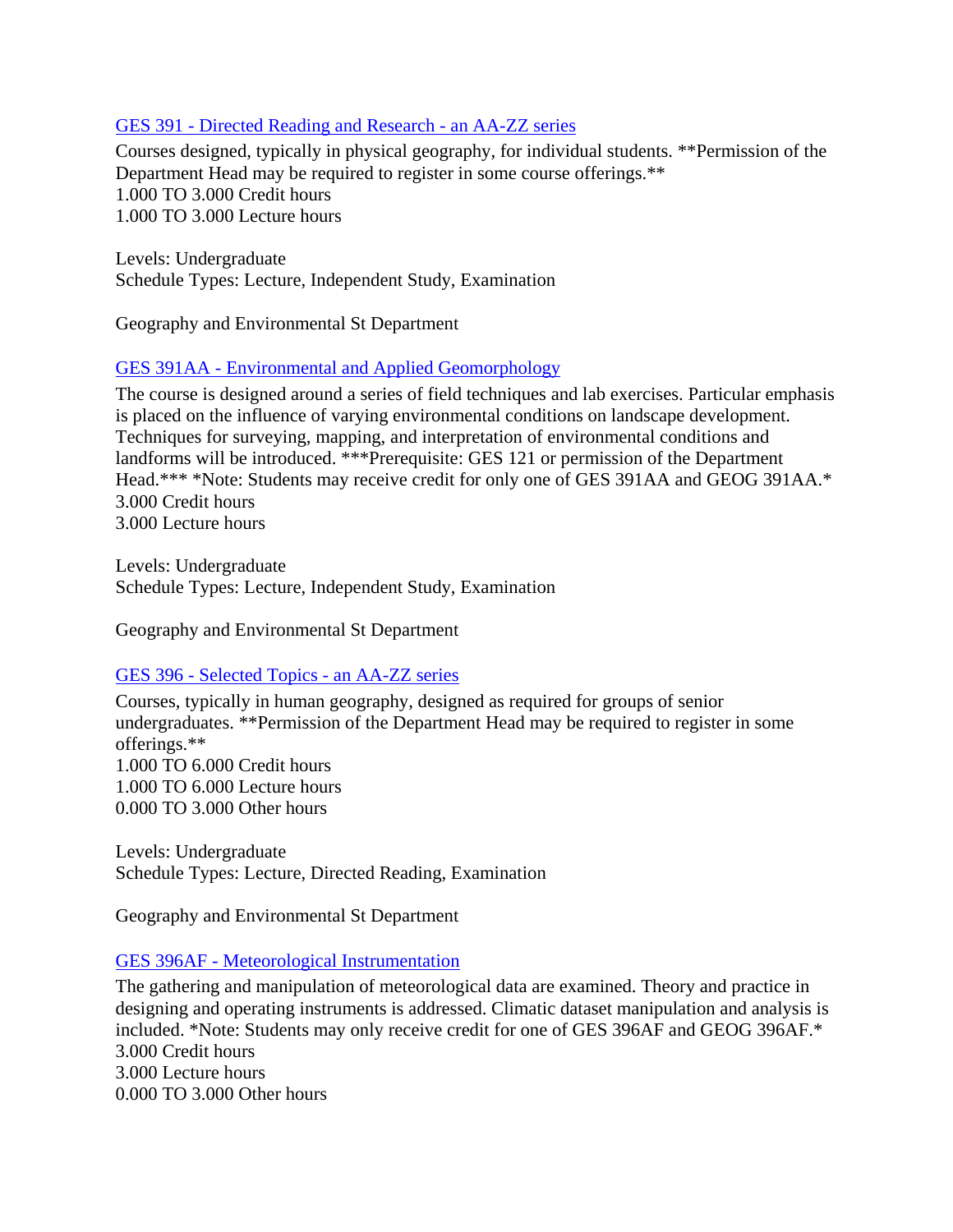Levels: Undergraduate Schedule Types: Lecture, Directed Reading, Examination

Geography and Environmental St Department

# GES 396AI - [Geographies of Mining and Extraction](https://banner.uregina.ca:17023/ssbprod/bwckctlg.p_disp_course_detail?cat_term_in=202130&subj_code_in=GES&crse_numb_in=396AI)

Examination of environmental, social, political and economic aspects of mining and resource extraction in particular sites and transnational spaces. Issues considered include: How does extraction shape local communities and environments? How have indigenous claims and resistance influenced corporate strategies and vice versa? Is resource wealth a blessing or a curse? \*\*\*Prerequisite: 30 credit hours including one of GES 120 or GES 100.\*\*\* \*Note: Students may receive credit for only one of GES 396AI and GEOG 396AI.\* 3.000 Credit hours 3.000 Lecture hours

Levels: Undergraduate Schedule Types: [Lecture,](https://banner.uregina.ca:17023/ssbprod/bwckctlg.p_disp_listcrse?term_in=202130&subj_in=GES&crse_in=396AI&schd_in=A) Examination

Geography and Environmental St Department

## GES 396AM - [Climate Change Policy](https://banner.uregina.ca:17023/ssbprod/bwckctlg.p_disp_course_detail?cat_term_in=202130&subj_code_in=GES&crse_numb_in=396AM)

This course will explore questions such as, what policy options are available to address climate change? What climate change policies have been introduced in Canada and around the world? How do we evaluate whether climate change policy has succeeded? \*\*\*Prerequisite: GES 200.\*\*\* \*Note: Students may receive credit for only one of GES 396AM and GEOG 396AM.\* 3.000 Credit hours 3.000 Lecture hours

Levels: Undergraduate Schedule Types: Lecture, Examination

Geography and Environmental St Department

### GES 396AN - [The Place of Craft Beer](https://banner.uregina.ca:17023/ssbprod/bwckctlg.p_disp_course_detail?cat_term_in=202130&subj_code_in=GES&crse_numb_in=396AN)

Is craft beer a sustainable practice for building local community? Topics include the geography of craft beer, environmental impacts, economic development, labour market, gender, and relationships to the local. \*\*\*Prerequisite: 30 credit hours including one of GES 100 or GES 120, or permission from the Department Head.\*\*\* \*Note: Students may receive credit for only one of GES 396AN and GEOG 396AN.\* 3.000 Credit hours 3.000 Lecture hours

Levels: Undergraduate Schedule Types: Lecture, Examination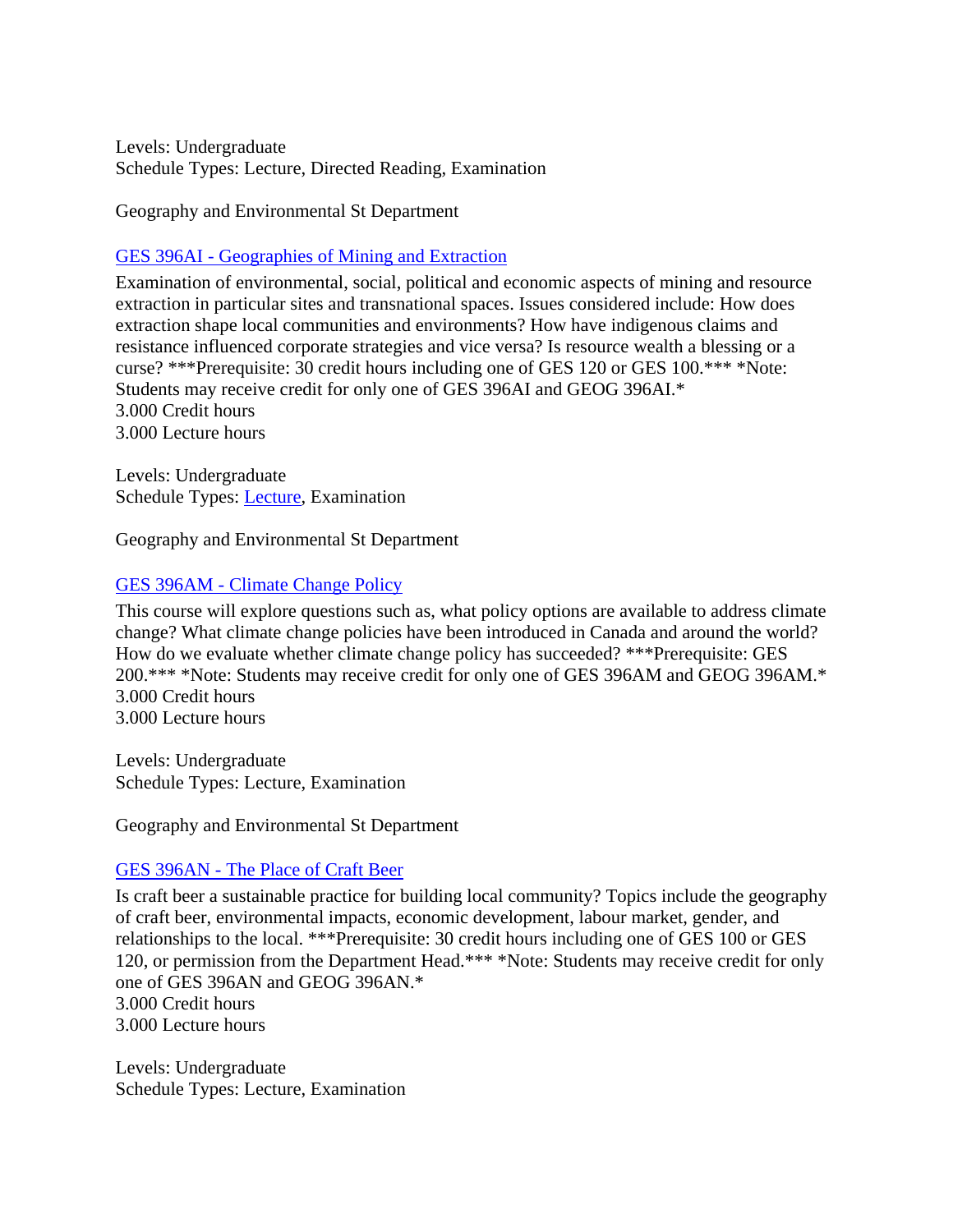### Geography and Environmental St Department

# GES 396AT - [\(De\)constructing Berlin: An Exploration of Urban Place and Time](https://banner.uregina.ca:17023/ssbprod/bwckctlg.p_disp_course_detail?cat_term_in=202130&subj_code_in=GES&crse_numb_in=396AT)

This course offers a multidisciplinary approach to the history and human/urban geography of Berlin, Germany. Emphasis is placed on selected themes in the physical, historical, cultural, political, and economic development of the city. The course includes a field trip to Berlin, Germany. \*\*\*Prerequisite: Permission of the Department Head is required to register.\*\*\* \*Note: Students may only receive credit for one of GES 396AT and GEOG 396AT.\* 6.000 Credit hours 6.000 Lecture hours

Levels: Undergraduate Schedule Types: Lecture, Examination

Geography and Environmental St Department

### GES 397 - [Selected Topics -](https://banner.uregina.ca:17023/ssbprod/bwckctlg.p_disp_course_detail?cat_term_in=202130&subj_code_in=GES&crse_numb_in=397) an AA-ZZ series

Courses, typically in physical geography, designed as required for groups of senior undergraduates. \*\*Permission of the Department Head may be required to register in some offerings.\*\* 1.000 TO 3.000 Credit hours 1.000 TO 3.000 Lecture hours

Levels: Undergraduate Schedule Types: Lecture, Examination

Geography and Environmental St Department

### GES 400 - [Environmental Impact Assessment](https://banner.uregina.ca:17023/ssbprod/bwckctlg.p_disp_course_detail?cat_term_in=202130&subj_code_in=GES&crse_numb_in=400)

This course gives students an opportunity to develop their skills in effectively analyzing, managing, and resolving natural resource conflicts. Students will be required to carry out a substantial piece of research work independently, develop knowledge of special interests, and build upon the experience gained. \*\*\*Prerequisite: GES 200 and any two of GES 325, PSYC 340, SOC 330.\*\*\* \*Note: Students may receive credit for only one of GES 400 and ENST 400.\* 3.000 Credit hours

3.000 Lecture hours

Levels: Undergraduate Schedule Types: Lecture, Examination

Geography and Environmental St Department

GES 409 - [Advanced Spatial Analysis and Visualization \(GIS\)](https://banner.uregina.ca:17023/ssbprod/bwckctlg.p_disp_course_detail?cat_term_in=202130&subj_code_in=GES&crse_numb_in=409)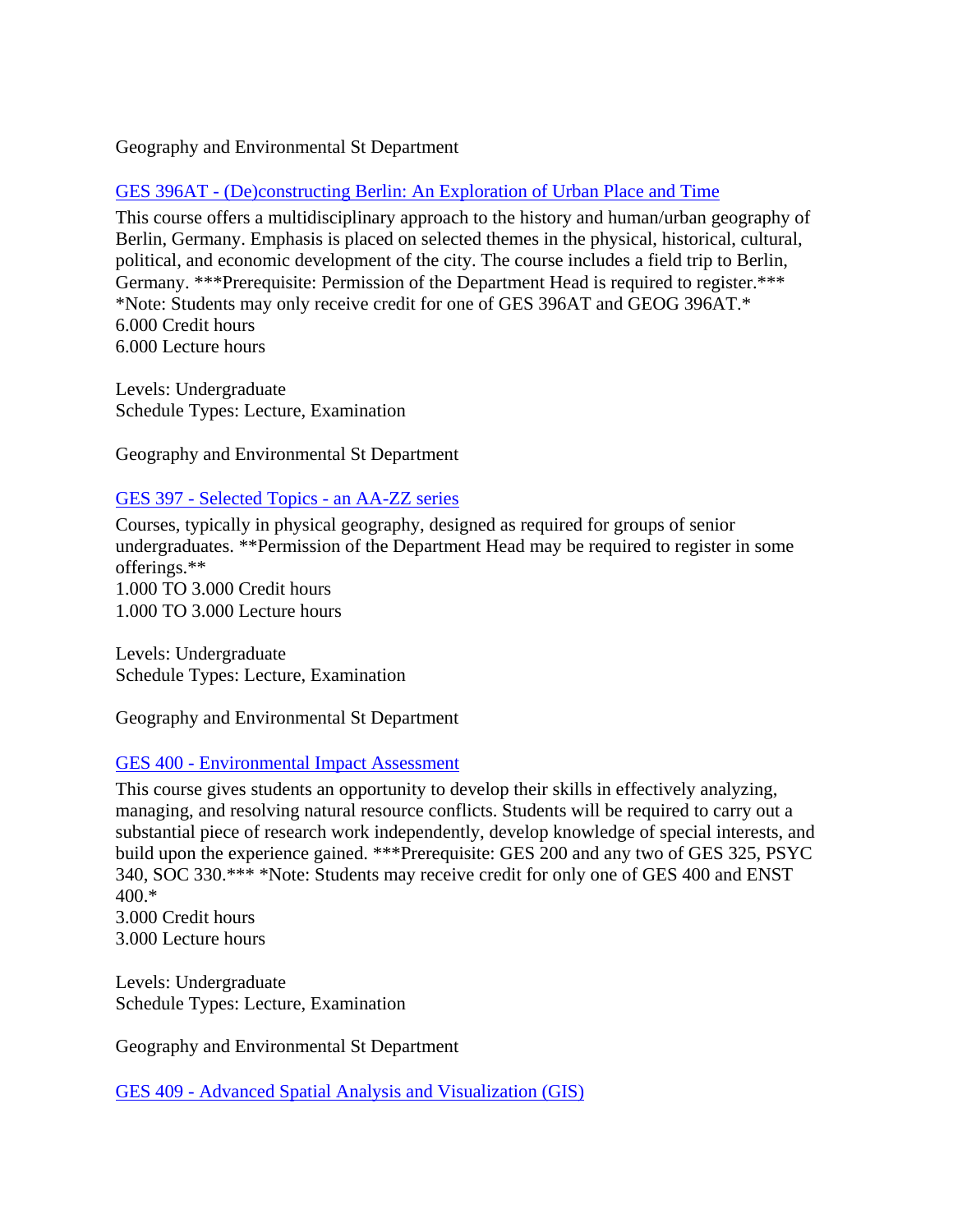Advanced topics in geomatics exploring the coupling and integration of computer-assisted cartography, geostatistics and analysis, GIS, and remote sensing. Students will work in small groups to design geomatics solutions addressing selected planning, environmental management or research problems. \*\*\*Prerequisite: GES 303, GES 307, and GES 309 or permission of the Department Head.\*\*\* \*Note: Students may only receive credit for one of GES 409 and GEOG 409.\*

3.000 Credit hours 3.000 Lecture hours

Levels: Undergraduate Schedule Types: Lecture, Examination

Geography and Environmental St Department

# GES 411 - [Field Techniques in Physical Geography](https://banner.uregina.ca:17023/ssbprod/bwckctlg.p_disp_course_detail?cat_term_in=202130&subj_code_in=GES&crse_numb_in=411)

Techniques for the acquisition and analysis of field data used in physical geographical research. \*\*\*Prerequisite: GES 121, and one of GES 321, GES 323, GES 325, GES 327 or GES 333 or permission of the Department Head.\*\*\* \*Note: Students may receive credit for only one of GES 411 and GEOG 411.\* 3.000 Credit hours 3.000 Lecture hours

Levels: Undergraduate Schedule Types: [Lecture,](https://banner.uregina.ca:17023/ssbprod/bwckctlg.p_disp_listcrse?term_in=202130&subj_in=GES&crse_in=411&schd_in=A) Examination

Geography and Environmental St Department

# GES 421 - [Topics in Climatology and Meteorology](https://banner.uregina.ca:17023/ssbprod/bwckctlg.p_disp_course_detail?cat_term_in=202130&subj_code_in=GES&crse_numb_in=421)

Weather and human activities. Response to weather hazards: hurricanes, thunderstorms, droughts. World climate regions. Climate change. Human impact of weather, weather forecasting and climatological information. Anthropogenic effects on the atmosphere. \*\*\*Prerequisite: GES 321 or permission of the Department Head.\*\*\* \*Note: Students may receive credit for only one of GES 421 and GEOG 421.\* 3.000 Credit hours 3.000 Lecture hours

Levels: Undergraduate Schedule Types: Lecture, Examination

Geography and Environmental St Department

# GES 423 - [Advanced Geomorphology](https://banner.uregina.ca:17023/ssbprod/bwckctlg.p_disp_course_detail?cat_term_in=202130&subj_code_in=GES&crse_numb_in=423)

An advanced course in landforms and the processes that create and modify them. Topics include glacial, periglacial and theoretical geomorphology, and the relationship between geomorphology and environmental change. \*\*\*Prerequisite: GES 323 or permission of the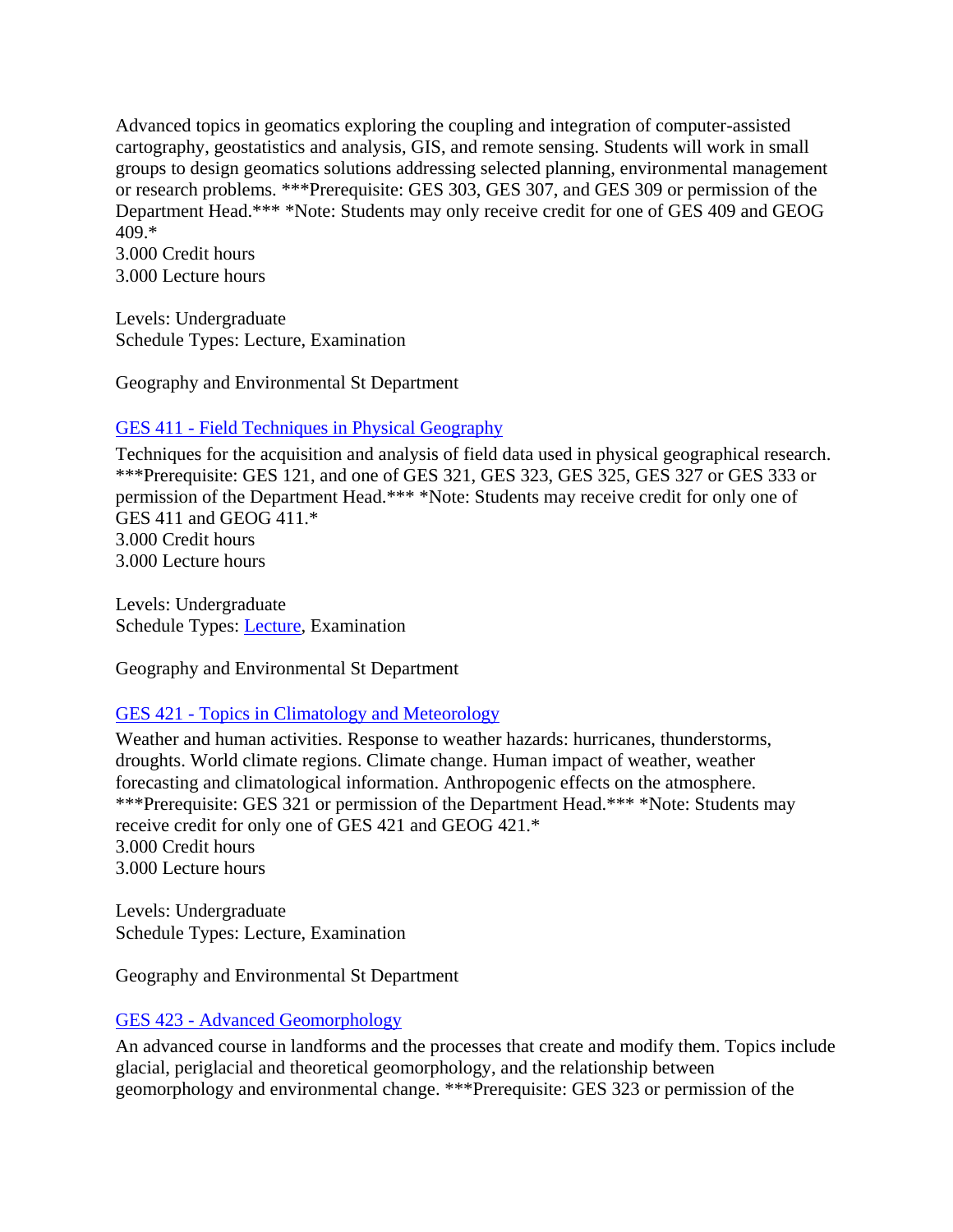Department Head.\*\*\* \*Note: Students may receive credit for only one of GES 423, GEOG 423, or GEOG 423AB.\* 3.000 Credit hours 3.000 Lecture hours

Levels: Undergraduate Schedule Types: Lecture, Examination

Geography and Environmental St Department

### GES 429 - [Glacial and Periglacial Geomorphology](https://banner.uregina.ca:17023/ssbprod/bwckctlg.p_disp_course_detail?cat_term_in=202130&subj_code_in=GES&crse_numb_in=429)

An advanced course relating to cold environments and their geomorphic processes. Topics cover glacial and periglacial processes and their resulting landforms. Special attention will be paid to the Canadian Arctic environment and the history of glaciation in Canada, particularly during the last glacial episode during the Wisconsin advance and retreat. \*\*\*Prerequisite: GES 323 or permission of the Department Head.\*\*\* \*Note: Students may only receive credit for one of GES 429, GEOG 429, GEOG 423AA, or GEOL 429.\* 0.000 OR 3.000 Credit hours 0.000 OR 3.000 Lecture hours 0.000 OR 3.000 Lab hours 0.000 TO 3.000 Other hours

Levels: Undergraduate Schedule Types: Lecture, Lab, Examination

Geography and Environmental St Department

### GES 431 - [Climate Change Impacts, Adaptation and Vulnerability](https://banner.uregina.ca:17023/ssbprod/bwckctlg.p_disp_course_detail?cat_term_in=202130&subj_code_in=GES&crse_numb_in=431)

This course focuses on the impacts of climate change on biophysical and and social systems, and the adjustments to policies and practices that will be required to minimize the negative impacts. It is intended for advanced undergraduates and graduate students with an interest in this emerging and important field of study. \*\*\*Prerequisite: GES 120 and GES 121.\*\*\* \*Note: Students may receive credit for only one of GES 431, GEOG 431, GEOG 831, or GEOG 491AB.\* 3.000 Credit hours

3.000 Lecture hours

Levels: Undergraduate Schedule Types: Lecture, Directed Reading, Examination

Geography and Environmental St Department

### GES 455 - [Geomatics Project 3](https://banner.uregina.ca:17023/ssbprod/bwckctlg.p_disp_course_detail?cat_term_in=202130&subj_code_in=GES&crse_numb_in=455)

A combination of intellectual study and technical production commensurate with the course level. Projects require a review of the literature that highlights the main theme(s) or issue(s)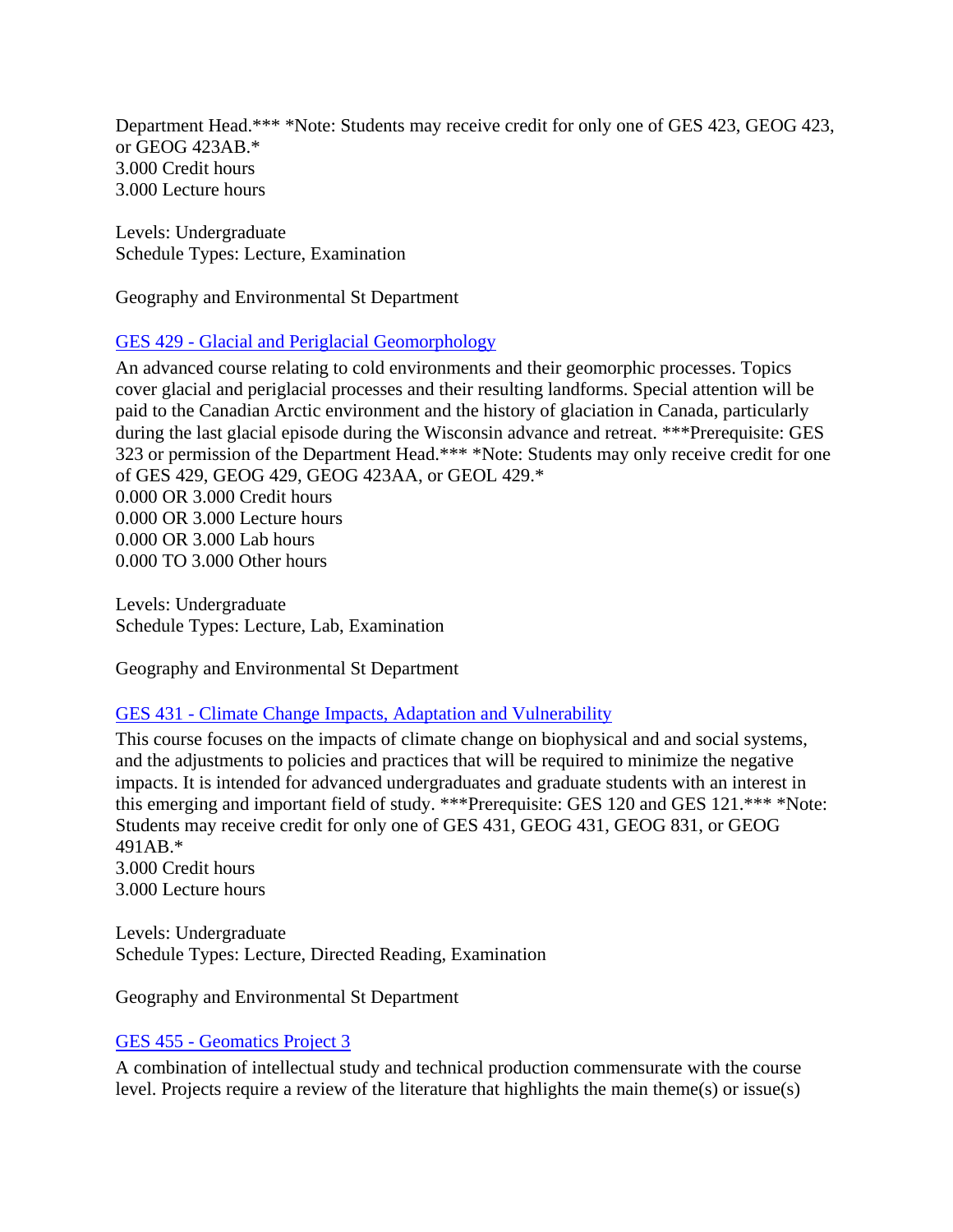being addressed, a discussion of the rationale for the selected data and analysis methods, detailed documentation of the applied analyses, and superior cartographic products. The topic for this project must be distinct from the project completed in GES 255 and GES 355. \*\*\*Prerequisite: GES 355\*\*\* \*Note: Students may receive credit for only one of GES 455 and GEOG 455.\* 1.000 Credit hours 1.000 Other hours

Levels: Undergraduate Schedule Types: [Project](https://banner.uregina.ca:17023/ssbprod/bwckctlg.p_disp_listcrse?term_in=202130&subj_in=GES&crse_in=455&schd_in=J)

Geography and Environmental St Department

GES 490 - [Directed Reading and Research -](https://banner.uregina.ca:17023/ssbprod/bwckctlg.p_disp_course_detail?cat_term_in=202130&subj_code_in=GES&crse_numb_in=490) an AA-ZZ series

Courses, typically in human geography, designed for individual students. \*\*Permission of the Department Head may be required to register in some offerings.\*\* 1.000 TO 3.000 Credit hours 1.000 TO 3.000 Lecture hours

Levels: Undergraduate Schedule Types: Lecture, Examination

Geography and Environmental St Department

### GES 491 - [Directed Reading and Research -](https://banner.uregina.ca:17023/ssbprod/bwckctlg.p_disp_course_detail?cat_term_in=202130&subj_code_in=GES&crse_numb_in=491) an AA-ZZ series

Courses, typically in physical geography, designed for individual students. \*\*Permission of the Department Head may be required to register in some offerings.\*\* 1.000 TO 3.000 Credit hours 1.000 TO 3.000 Lecture hours

Levels: Undergraduate Schedule Types: Lecture, Examination

Geography and Environmental St Department

### GES 491AD - [Advanced Hydrology](https://banner.uregina.ca:17023/ssbprod/bwckctlg.p_disp_course_detail?cat_term_in=202130&subj_code_in=GES&crse_numb_in=491AD)

A survey of advanced topics in hydrology, the study of water, with a specific focus on the surface water balance of the prairies and the impacts of climate change and variability. \*\*Permission of the Department Head is required to register.\*\* \*Note: Students may only receive credit for one of GES 491AD and GEOG 491AD.\* 3.000 Credit hours 3.000 Lecture hours 0.000 TO 3.000 Other hours

Levels: Undergraduate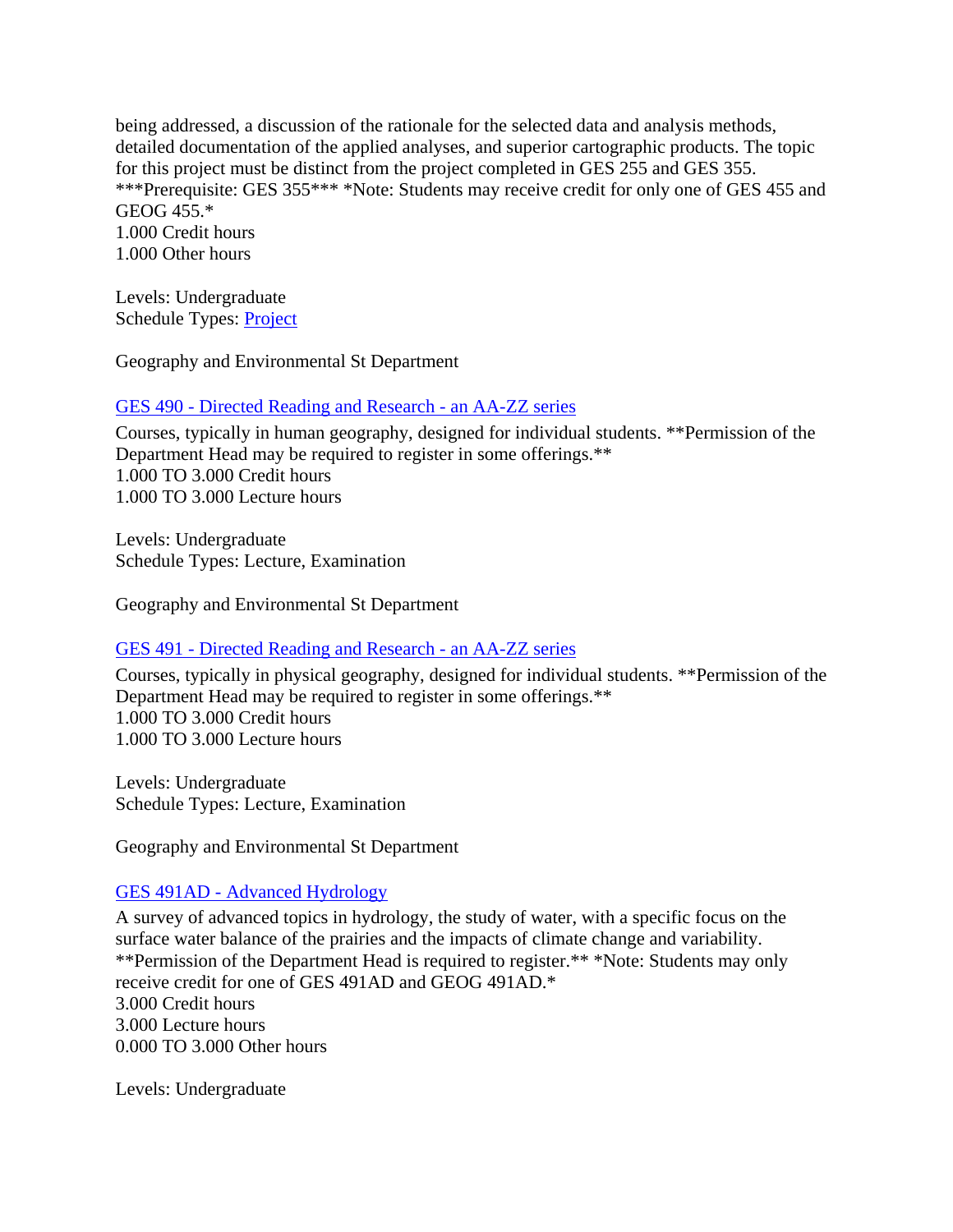Schedule Types: Lecture, Directed Reading, Examination

Geography and Environmental St Department

# GES 491AE - [Environmental Geomorphology](https://banner.uregina.ca:17023/ssbprod/bwckctlg.p_disp_course_detail?cat_term_in=202130&subj_code_in=GES&crse_numb_in=491AE)

Presentation of up-to-date research findings and the latest theories from geomorphology and environmental change researchers. The role of geomorphological research in real world applications by using case studies and data sets. \*\*\*Prerequisite: GES 305 and GES 323.\*\*\* \*Note: Students may only receive credit for one of GES 491AE and GEOG 491AE.\* 3.000 Credit hours 3.000 Lecture hours 0.000 TO 3.000 Other hours

Levels: Undergraduate Schedule Types: Lecture, Directed Reading, Examination

Geography and Environmental St Department

# GES 491AF - [Hydrology II: Surface Water](https://banner.uregina.ca:17023/ssbprod/bwckctlg.p_disp_course_detail?cat_term_in=202130&subj_code_in=GES&crse_numb_in=491AF)

The course explores the physical processes of lakes and rivers and associated landforms. The lakes and rivers of Saskatchewan, and of Canada more generally, are emphasized. \*\*\*Prerequisite: GES 327 or permission of the Department Head.\*\*\* \*Note: Students may only receive credit for one of GES 491AF and GEOG 491AF.\* 3.000 Credit hours 3.000 Lecture hours 0.000 TO 3.000 Other hours

Levels: Undergraduate Schedule Types: Lecture, Directed Reading, Examination

Geography and Environmental St Department

# GES 496 - [Selected Topics -](https://banner.uregina.ca:17023/ssbprod/bwckctlg.p_disp_course_detail?cat_term_in=202130&subj_code_in=GES&crse_numb_in=496) an AA-ZZ series

Courses, typically in human geography, designed as required for groups of senior undergraduates. \*\*Permission of the Department Head may be required to register in some offerings.\*\* 1.000 TO 3.000 Credit hours 1.000 TO 3.000 Lecture hours

Levels: Undergraduate Schedule Types: Lecture, Examination

Geography and Environmental St Department

GES 496AE - [Urban Heritage](https://banner.uregina.ca:17023/ssbprod/bwckctlg.p_disp_course_detail?cat_term_in=202130&subj_code_in=GES&crse_numb_in=496AE)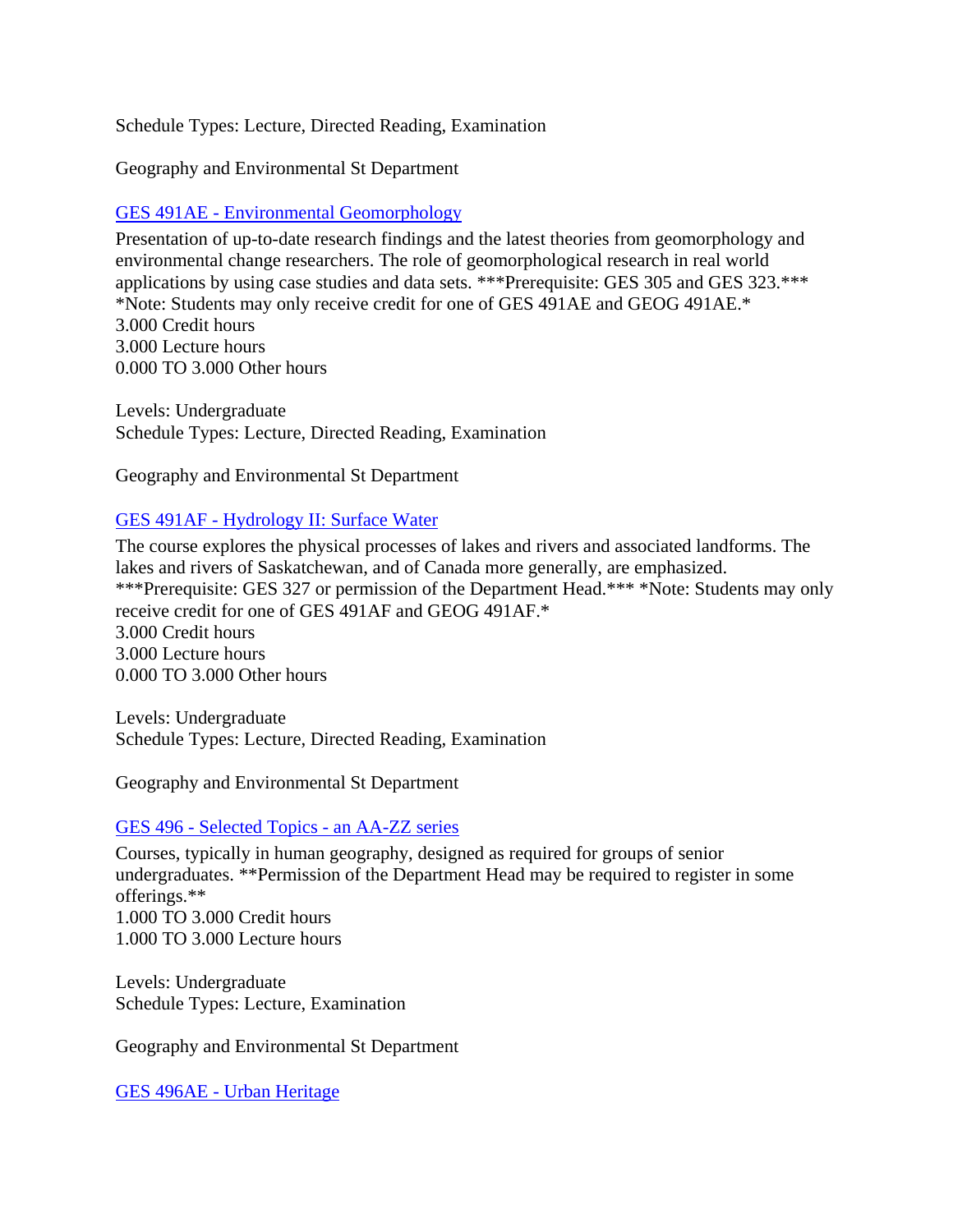This course examines the construction of heritage in Canadian urban settings. Focus is placed on the goals and objectives of the various stakeholders involved in the process of heritage management and the tensions that can ensue. \*\*\*Prerequisite: GES 246 or GES 346, or permission of the Department Head.\*\*\* \*Note: Students may receive credit for only one of GES 496AE and GEOG 496AE.\* 3.000 Credit hours 3.000 Lecture hours

Levels: Undergraduate Schedule Types: Lecture, Examination

Geography and Environmental St Department

#### GES 497 - [Selected Topics -](https://banner.uregina.ca:17023/ssbprod/bwckctlg.p_disp_course_detail?cat_term_in=202130&subj_code_in=GES&crse_numb_in=497) an AA-ZZ series

Courses, typically in physical geography, designed as required for groups of senior undergraduates. \*\*Permission of the Department Head may be required to register in some offerings.\*\* 1.000 TO 3.000 Credit hours 1.000 TO 3.000 Lecture hours

Levels: Undergraduate Schedule Types: Lecture, Examination

Geography and Environmental St Department

### GES 499 - [Honours Thesis -](https://banner.uregina.ca:17023/ssbprod/bwckctlg.p_disp_course_detail?cat_term_in=202130&subj_code_in=GES&crse_numb_in=499) an AA-AC series

An exposition of a topic approved by the department. The thesis should draw some original conclusions on the topic concerned. \*\*\*Permission of the Department Head is required to register.\*\*\* \*Note: The required 6 hours may be taken in one semester (GES 499AC) or spread equally over two consecutive semesters (GES 499AA and GES 499AB).\* 3.000 OR 6.000 Credit hours

Levels: Undergraduate Schedule Types: Thesis

Geography and Environmental St Department

### GES 499AA - [Honours Thesis -](https://banner.uregina.ca:17023/ssbprod/bwckctlg.p_disp_course_detail?cat_term_in=202130&subj_code_in=GES&crse_numb_in=499AA) First Half

An exposition of a topic approved by the department. The thesis should draw some original conclusions on the topic concerned. \*\*Permission of the department head is required to register.\*\* \*Note: Students may only receive credit for one of GES 499AA, GEOG 499AA, GES 499AC, or GEOG 499AC.\* 3.000 Credit hours

Levels: Undergraduate